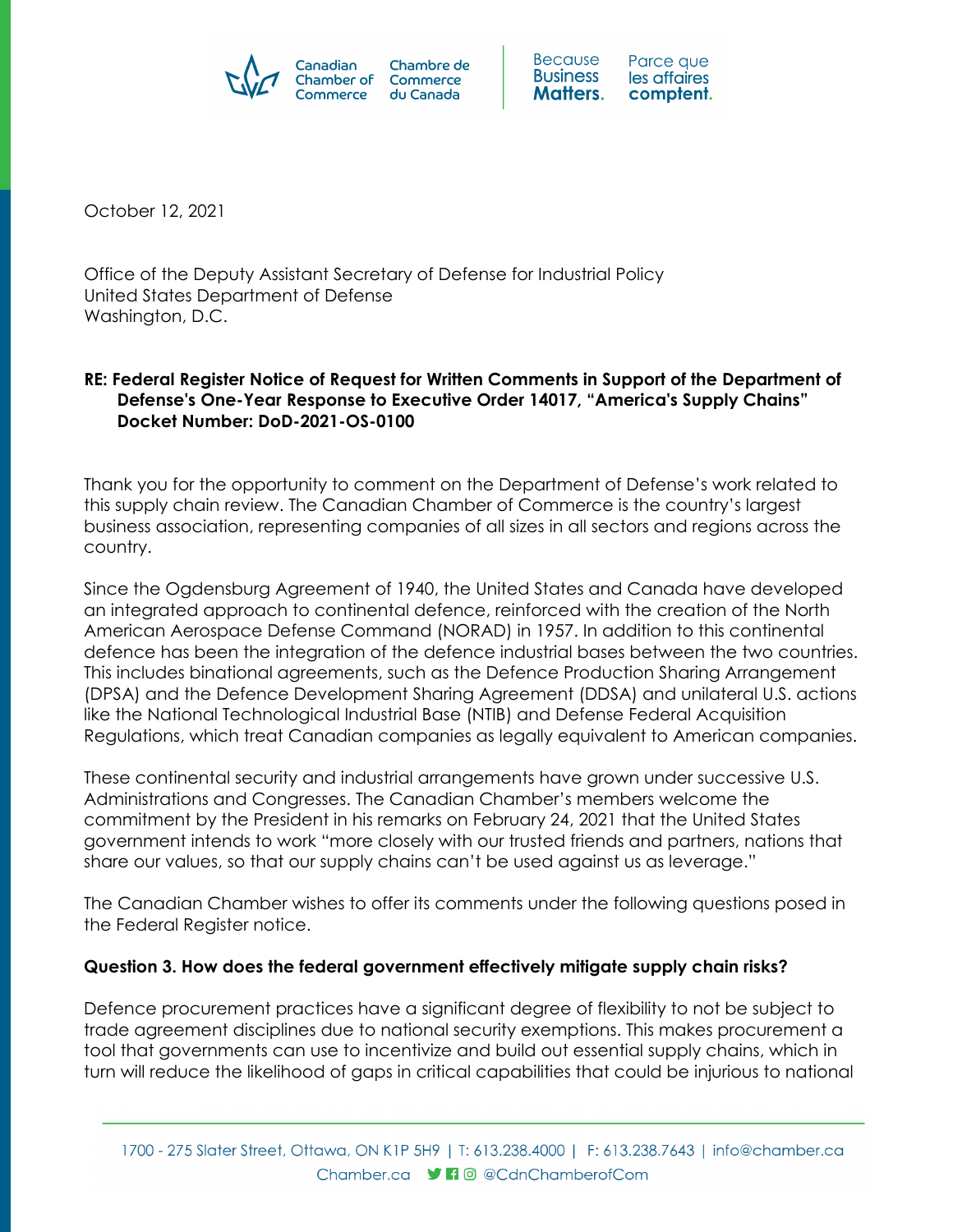security. Given our unique geographic and trade realities, Canadian and American national security interests are inextricably linked.

NORAD will remain the bedrock of continental defence and given the large financial contributions that both governments will make, it is critical to ensure that we see a return on investment by utilizing, and strengthening, critical supply chain capabilities. The United States and Canadian governments should launch a public industry consultation component to NORAD modernization whereby American and Canadian companies contribute their views and inform the government of their relevant capabilities. This work with the United States should include a binational NORAD technology road-mapping exercise to better position industry to meet the capability requirements of a modernized NORAD.

There is also significant potential as it relates to critical minerals. In the 100 day supply chain reviews released this past June, the DoD report identified over 20 critical mineral products where Canada can play a role meeting American defence needs. The United States Government should work with the Government of Canada to explore how to adjust their procurement policies to require critical mineral inputs, when possible, to be sourced from within North America. Where inputs are not sourced from within North America, strict certification requirements should be required to ensure critical minerals are not produced with forced labour as a pre-condition for securing government contracts. These measures will bolster demand for North American sourced critical minerals, which in turn will enhance the resiliency of critical mineral supply chains on the continent.

There is also a need to ensure Canada and the United States have a modernized framework for our unique defence industrial relationship that responds to the needs of the current security environment. To deliver this, the two governments should develop a strategic statement of intent, in consultation with industry, that includes reviewing the effectiveness of the DPSA and the DDSA, with a view to strengthening these foundational arrangements.

Outside of these bilateral arrangements, the DoD should also commit to working with industry under the NTIB framework to ensure there are forums for providing regular input that identify a discrete list of priorities where action can be taken to strengthen the continental defence industrial base.

Cutting across all the aforementioned areas should also be the inclusion of facilitating exchanges in emerging and disruptive technologies to ensure continued interoperability and advanced military capabilities in the current, and future, security environment.

## **Question 5 – What can the government do differently to successfully implement industrial base cybersecurity processes or protocols, attract skilled labor, implement standards, and incentivize the adoption of manufacturing technology?**

The Canadian defence sector is closely tracking developments related to DoD's Cybersecurity Maturity Model Certification (CMMC) given the critical importance of it for doing business with the DoD. However, Canadian firms need non-discriminatory access to services offered to American firms under the auspices of the existing CMMC Accreditation Body. If possible, Canadian firms should be allowed to offer these services by undergoing the same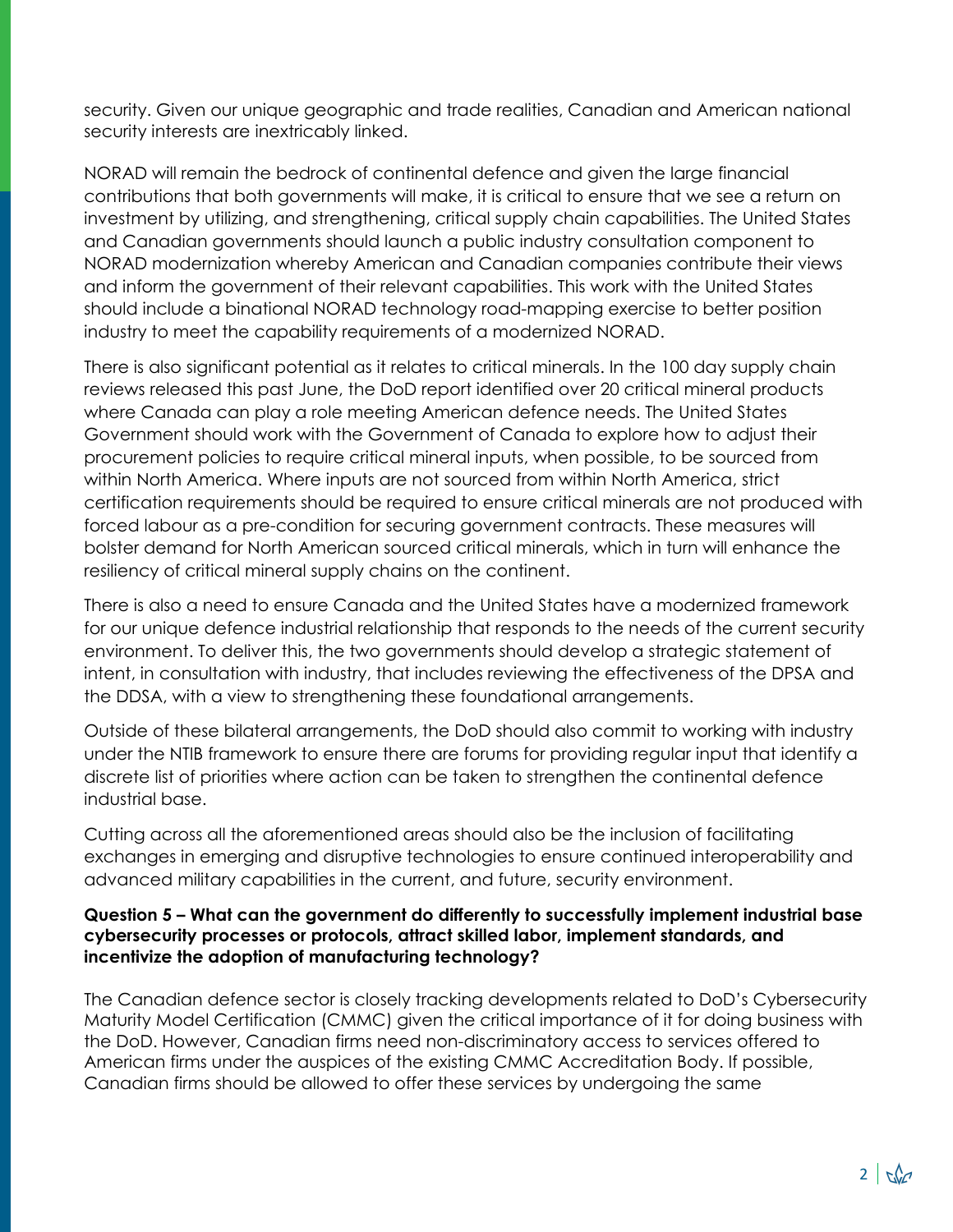requirements as American firms. This would serve two purposes. It would enable the DoD continued access to high-quality Canadian products that benefit the DoD's cybersecurity objectives. Additionally, it would reinforce efforts in Canada to have CMMC adopted by reference in Canada, which in turn would create benefits for continental cybersecurity and the protection of critical infrastructure.

The United States government has already taken important strides to secure the defense supply chain. This includes Executive Order 14017 and Executive Order 14028. In a digitally connected world, where our supply chains are more interdependent and vulnerable to cyber attacks than ever before, more attention needs to be placed on safeguarding the defense software supply chain.

The DoD could undertake several actions in this regard:

- **Adopt a Secure Software Development Life Cycle approach to mitigate software supply chain risk**. It is critical that DoD align its procurement policies with secure software development practices that consider security throughout the lifecycle of software from design, development, production, maintenance, and decommissioning. Adopting [an](https://csrc.nist.gov/publications/detail/sp/800-218/draft)  [approach in line with NIST's draft Secure Software Development Framework](https://csrc.nist.gov/publications/detail/sp/800-218/draft) will help DoD mitigate the risk of software vulnerabilities in its platforms. This is critical because NIST's National Vulnerability Database, and the threat landscape writ large, are constantly evolving as new vulnerabilities and exposure information come to light. The DOD should employ software and software security measures that are capable of monitoring changes to Common Vulnerabilities and Exposures (CVEs) associated with the embedded software in military assets throughout their lifecycle, which could last 20-30 years. To facilitate this, it is essential that the DoD consider a software update mechanism for long-term in-field products. With type approval requirements often costly and time-consuming, there is a risk that in-field platforms could go years without an update. It is essential the DoD consider options to facilitate software updates and security patches in a way that strengthens the security posture of platforms that are in the mid- or end-of their lifecycles.
- **Leverage third party professional service teams and subject matter experts to undertake risk assessments and perform penetration tests.** Given that military systems can be deployed in contexts with intermittent or no connectivity to the internet, it is essential that technical experts who understand the limitations of hardware and software routinely audit systems for CVEs, Common Weaknesses Enumeration (CWE) and the software bill of materials. Given the need for a lifecycle approach, a continuous monitoring of supply chain security and platform security is essential. The use of independent third parties can ensure that assessments are undertaken in a transparent manner and according to industry best-practice.
- **Protect defense IT and Operational Technology (OT) systems with AI-driven endpoint security tools that can prevent malware from deploying**. Defense systems have evolved into sophisticated, multi-layered digital software systems that contain millions of lines of code and connect to thousands of devices and external networks via a variety of classified and unclassified communication technologies. As the complexity and scale of